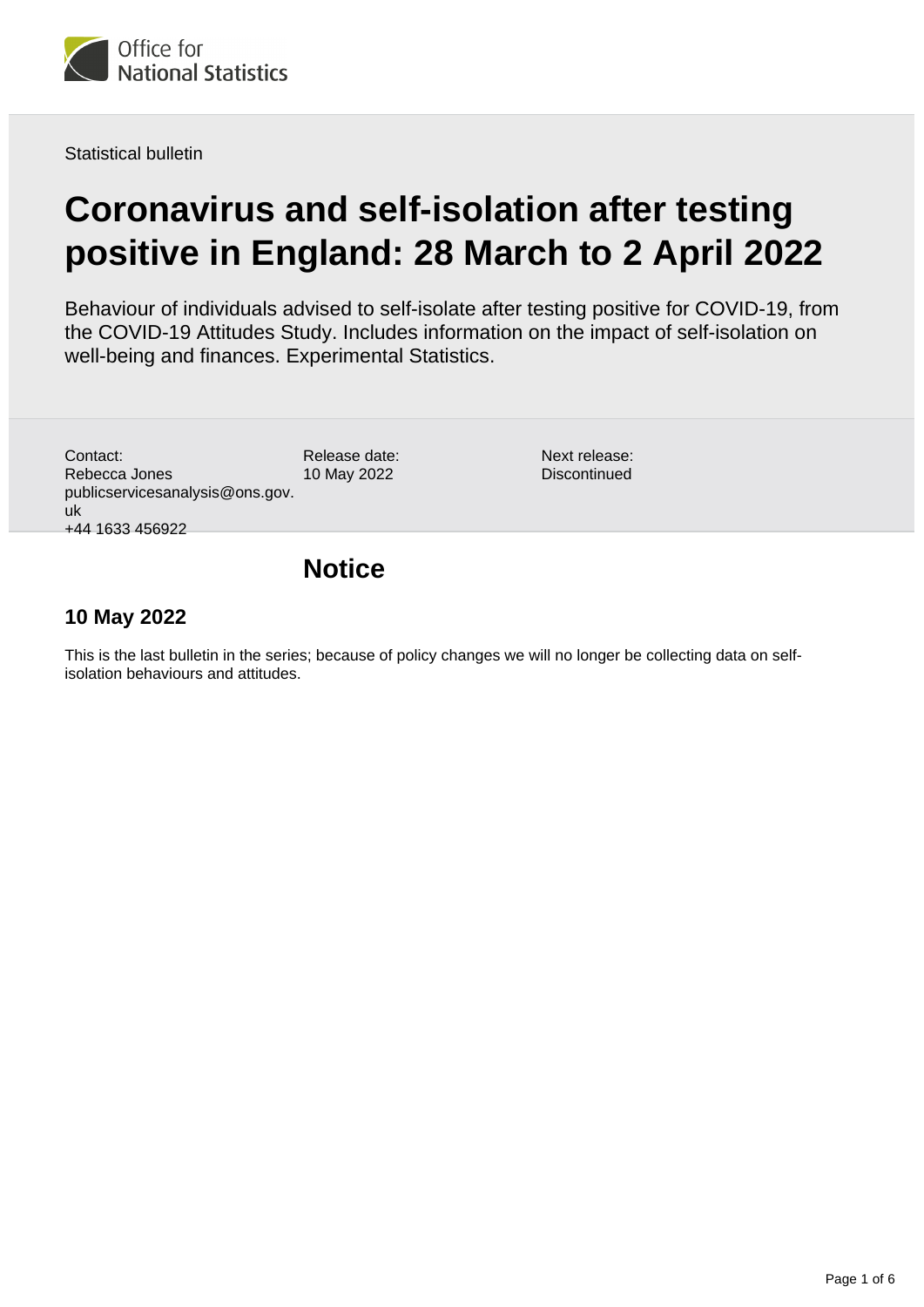## **Table of contents**

- 1. [Main points](#page-2-0)
- 2. [Self-isolation after testing positive data](#page-2-1)
- 3. [Glossary](#page-3-0)
- 4. [Measuring the data](#page-4-0)
- 5. [Strengths and limitations](#page-5-0)
- 6. [Related links](#page-5-1)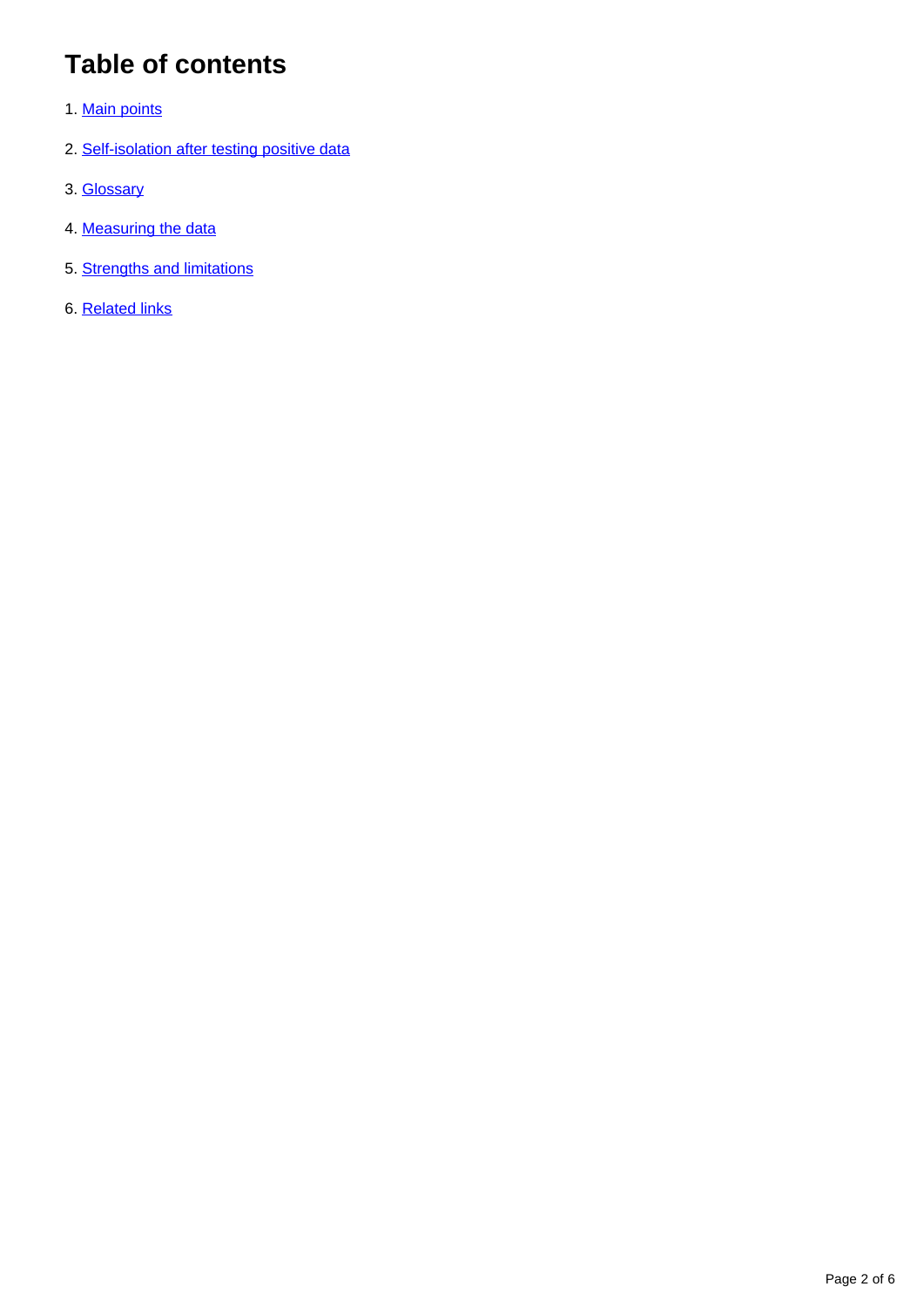## <span id="page-2-0"></span>**1 . Main points**

- Respondents in this survey tested positive for coronavirus (COVID-19) on 22 or 25 March 2022, when selfisolation was advised but not legally required; interviews took place between 28 March and 2 April 2022, during which time new guidance was released.
- The level of full compliance for this period (51%) was in line with that reported in mid-March 2022 (53%) and is statistically significantly lower than those reported in early March 2022 (64%) and February 2022 (80%).
- Around 7 in 10 respondents (67%) had no contact with non-household members, which is in line with the level reported in mid-March 2022 (67%) but is statistically significantly lower than levels reported for early March 2022 (78%) and February 2022 (77%).
- Of those who had self-isolated since testing positive but had stopped isolating at the time of interview, around 85% had isolated for six days or more.
- The proportion of respondents who left the house and reported wearing a mask on every occasion (44%) is in line with the level reported in mid-March 2022 (45%), but is statistically significantly lower than levels reported in February 2022 (66%) and January 2022 (75%).
- Of those who did not fully follow the advice, 93% reported leaving the house for a non-compliant reason; the most common reason reported was for outdoor recreation or exercise (37%).
- Almost all (94%) respondents who were in work (full time, part time, or unpaid), or receiving sick pay or unpaid leave from work, reported that their employer was aware that they were advised to self-isolate, despite the removal of the legal obligation to inform employers.

The statistics presented are Experimental Statistics, care needs to be taken when interpreting them. The survey has a relatively small number of respondents (765) and the behaviour of respondents during self-isolation is selfreported. The statistics presented in this bulletin were collected between 28 March and 2 April 2022, during which the [guidance for those testing positive or experiencing symptoms of COVID-19](https://www.gov.uk/guidance/people-with-symptoms-of-a-respiratory-infection-including-covid-19) was changed. For more information see **[Section 4. Measuring the data](https://www.ons.gov.uk/peoplepopulationandcommunity/healthandsocialcare/healthandwellbeing/bulletins/coronavirusandselfisolationaftertestingpositiveinengland/28marchto4april2022#measuring-the-data).** 

#### **Statistician's comment**

"Only half of those who tested positive for COVID-19 adhered fully to self-isolation guidance. While this is a similar proportion to what we reported in mid-March 2022, it however represents a significant decrease to levels of adherence seen earlier this year.

This is our last planned release examining self-isolation and I would like to thank everyone who has taken part for their contributions."

Tim Gibbs, Head of the Public Services Analysis Team, Office for National Statistics

Follow the Public Services Analysis team on Twitter: [@HughStick](https://twitter.com/HughStick)

### <span id="page-2-1"></span>**2 . Self-isolation after testing positive data**

[Coronavirus and self-isolation after testing positive in England](https://www.ons.gov.uk/peoplepopulationandcommunity/healthandsocialcare/healthandwellbeing/datasets/coronavirusandselfisolationaftertestingpositiveinengland)

Dataset | Released 10 May 2022

Behaviour of individuals required to self-isolate after testing positive for COVID-19, from the COVID Test and Trace Cases Insights Survey. Includes information on the impact of self-isolation on well-being and finances. Experimental Statistics.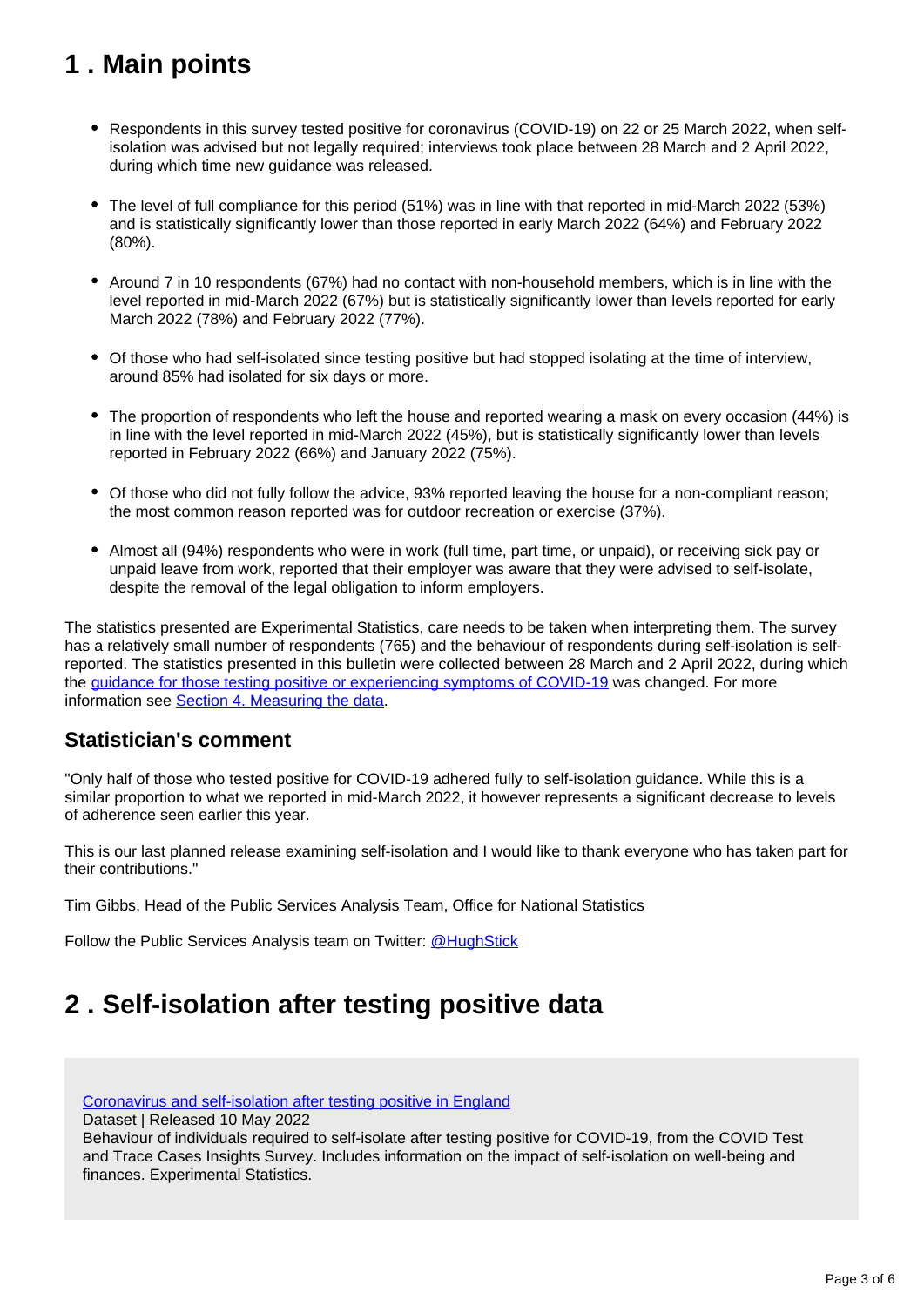### <span id="page-3-0"></span>**3 . Glossary**

### **Self-isolation**

Self-isolation refers to not leaving your home because you have, or might have, coronavirus (COVID-19). On 24 February 2022, the legal requirement to self-isolate for those testing positive for COVID-19 was removed, but adults and children who tested positive were advised to stay at home and avoid contact with other people for at least five full days, and to follow the guidance until they have received two negative test results on consecutive days. Respondents in this survey tested positive after this policy change and were therefore not legally required to self-isolate.

On 1 April 2022, the government released new guidance aimed at all those who had either tested positive for COVID-19 or were experiencing symptoms of any a respiratory infection including COVID-19. The guidance advises those with symptoms to try to stay at home and avoid contact with other people, especially those at higher risk of becoming seriously unwell, until they no longer have symptoms or feel unwell. The guidance also advises that additional measures are taken when leaving the home including wearing a face covering and avoiding crowded places. Those that test positive are advised to follow this guidance for five days from the day they took their test. This change occurred during the data collection period for this survey.

For more information, see [People with symptoms of a respiratory infection including COVID-19](https://www.gov.uk/guidance/people-with-symptoms-of-a-respiratory-infection-including-covid-19) on the gov.uk website.

#### **Symptoms**

Symptoms that indicate an individual should self-isolate prior to a positive test result are:

- a high temperature
- a new continuous cough
- loss of sense of smell or taste

Symptoms reported by respondents that do not indicate a need to self-isolate if experienced without a high temperature, a new continuous cough, or loss of sense of smell or taste are:

- shortness of breath or trouble breathing
- runny or stuffy nose
- muscle or body aches
- headaches
- sore throat
- fatigue
- vomiting
- diarrhoea
- severe stomach pain

From 1 April 2022, NHS England published an [updated list of coronavirus \(COVID-19\) symptoms](https://www.nhs.uk/conditions/coronavirus-covid-19/symptoms/main-symptoms/). They advised that individuals should try to stay at home and avoid contact with other people if they have symptoms of COVID-19 and either have a high temperature or do not feel well enough to go to work or do normal activities. This change happened during the data collection period for this survey.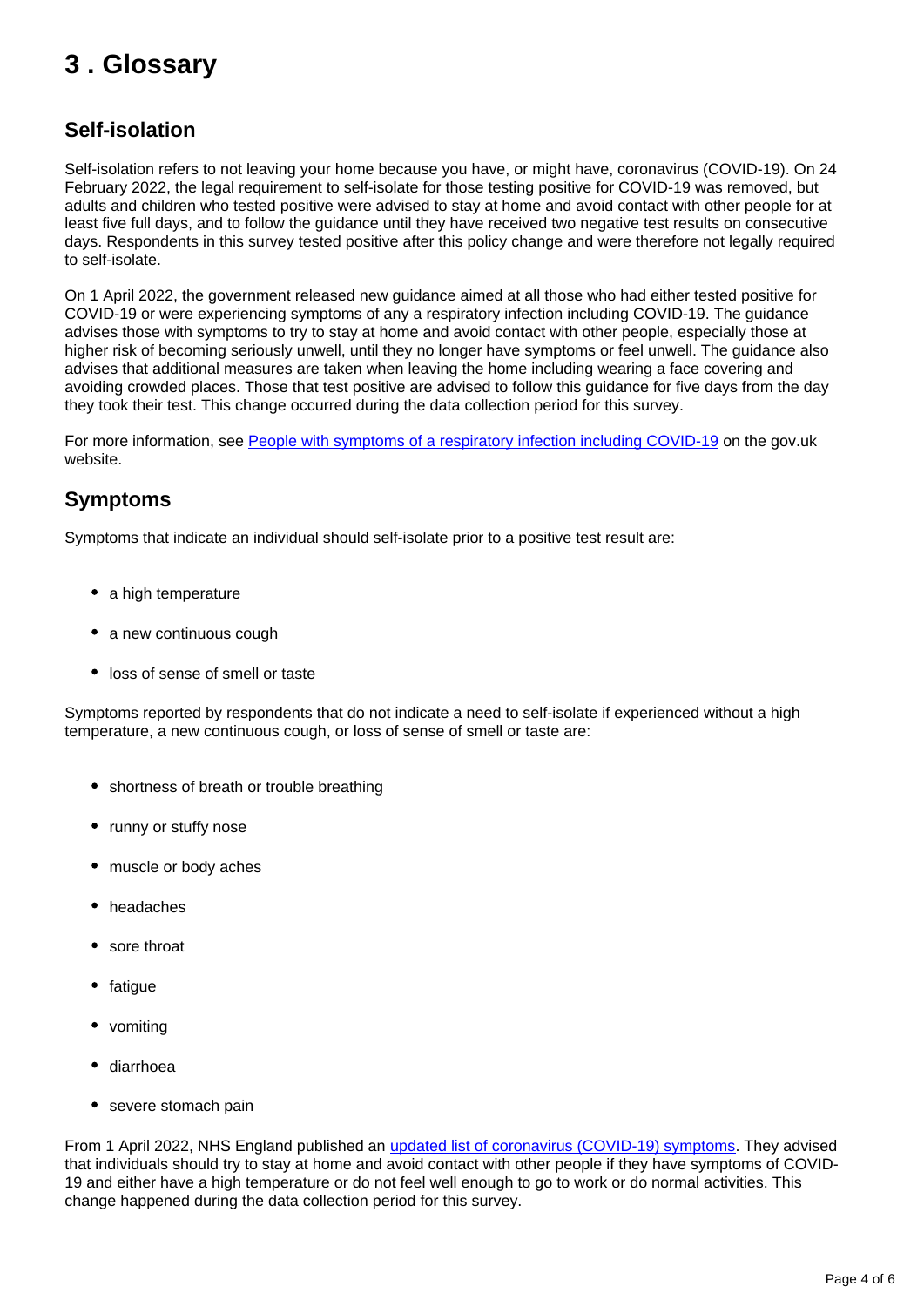### **Statistical significance**

The term "significant" refers to statistically significant changes or differences. Significance has been determined using the 95% confidence intervals, where instances of non-overlapping confidence intervals between estimates indicate the difference is unlikely to have arisen from random fluctuation. More information is available on our release, [Uncertainty and how we measure it for our surveys.](https://www.ons.gov.uk/methodology/methodologytopicsandstatisticalconcepts/uncertaintyandhowwemeasureit)

## <span id="page-4-0"></span>**4 . Measuring the data**

This is the last bulletin in the series; because of policy changes we will no longer be collecting data on selfisolation behaviours and attitudes.

#### **Survey information**

The latest quality and methodology information on data from the COVID Test and Trace Cases Insights Survey can be found in the [Coronavirus and self-isolation after testing positive in England methodology.](https://www.ons.gov.uk/peoplepopulationandcommunity/healthandsocialcare/healthandwellbeing/methodologies/coronavirusandselfisolationaftertestingpositiveinenglandmethodology)

#### **Estimates for Wave 14**

This is the 14th and last bulletin in this series. The 14th wave of data was collected between 28 March and 2 April 2022. The number of respondents for this wave was 765. As this is the last wave of the series, we will no longer be collecting data and reporting on the behaviour of individuals advised to self-isolate after testing positive for coronavirus (COVID-19).

Following the Prime Minister's announcement that contact tracing would cease from 24 February 2022, the data source used for sampling from Wave 13 onwards is different from previous waves. Earlier waves contained data collected as part of the contact tracing process, whereas the database used in Waves 13 and 14 contain only information collected at the time of registering a positive test. Respondents were sampled from this database using implicit stratification by region, sex and age.

The characteristics of people taking COVID-19 tests have also likely changed. Since 24 February 2022, close contacts are no longer informed by the contact tracing system that they may be infected; this will likely change test-taking behaviour in different demographic groups.

Respondents were aged 18 years and over and had tested positive for COVID-19 on either 22 or 25 March 2022. The survey was conducted over the telephone and all answers were self-reported.

Around one in ten respondents (11%) completed their telephone survey on or after 1 April 2022 and were therefore subject to the latest guidance.

The majority (more than 99%) of respondents were interviewed between 5 and 10 days after starting their selfisolation. The remaining up to 1% of respondents were interviewed on day 11 after starting their self-isolation.

Of the potential respondents who were successfully contacted by an interviewer, the response rate was 77% with 765 (19%) total achieved interviews. When including cases where contact was attempted but not made, the response rate was 28%.

A low response rate can be expected because the target population may have been unwell with COVID-19, and therefore less likely to participate.

Percentages in this report are based on weighted counts that are representative of the population of adults (aged 18 years and over) who had tested positive for COVID-19 and began their self-isolation period between 28 February and 27 March inclusive.

### **Experimental Statistics**

The statistics presented are Experimental Statistics, so care needs to be taken when interpreting them. The survey has a relatively small number of respondents (765) and the behaviour of respondents during self-isolation is self-reported.